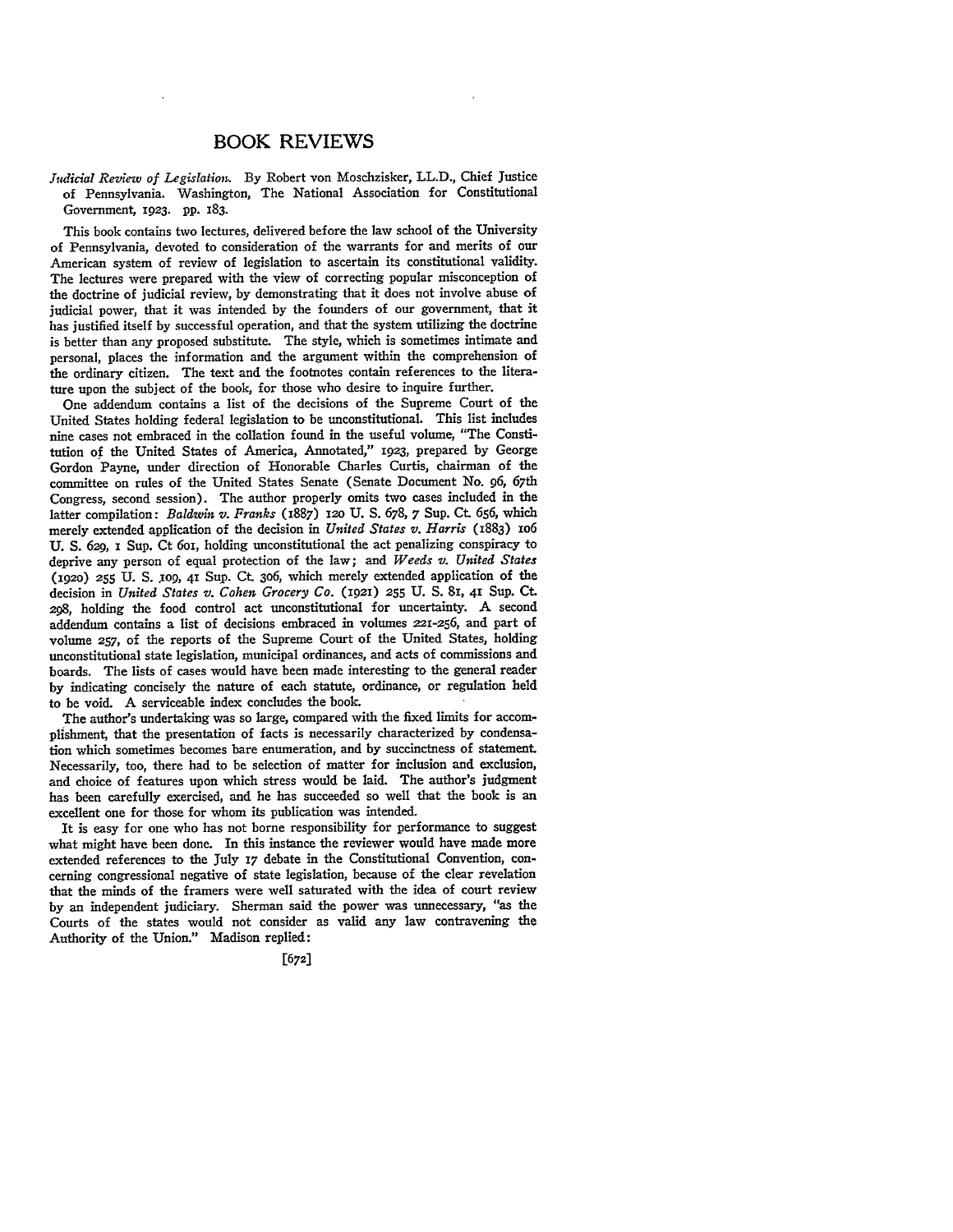"They [the states] can pass laws which will accomplish their injurious objects before they can be repealed by the Genl. Legislre. or be set aside by the National Tribunals. Confidence can not be put in the State Tribunals as guardians of the National authority and interests. In all the States these are more or less dependt on the Legislatures. In Georgia they are appointed annually by the Legislature. In R. Island the Judges who refused to execute an unconstitutional law were displaced, and others substituted, by the Legislature . **. . ." (2** Farrand, *The Records of the Federal Convention* **[191] 27.)**

In distinguishing between the American and English systems, the reviewer would not have included reference to Mr. Herbert Pope's view that in England the promulgation of a legislative act was *ipso facto* a declaration of the highest court that the act did not transgress the fundamental law. (27 HARV. L. REV. 59.) Mr. Pope called attention to the fact that Professor McIlwain, in his book, "The \*High Court of Parliament," did not bring out clearly, and probably did not recognize, that whenever Parliament legislated it adjudicated constitutionality of the act. None of the masters of English constitutional history have had such perception. The period of confused legislative and judicial power was the one in which the common law courts treated acts of Parliament most cavalierly, even made formidable their assertion of power to declare acts of Parliament void. As specialization became more complete, parliamentary ascendency in legislation, ending at last in political supremacy of the House of Commons, was accompanied **by** segregation of judicial function, a survival of which finally lodged in a special organ, the House of Lords; and there is no evidence that in modern times an act of Parliament, as a piece of legislation, was considered **by** the courts as possessing an increment of authority because it embodied a judgment **by** the highest court of judicature that it was supreme. Professor McIlwain quotes Sir Frederick Pollock as .saying the courts of England have regarded acts of Parliament as proceeding from a "wholly external and unjudicial authority."

The space gained by the suggested omission might have been devoted to expanding, with compendious brevity, the pertinent subject of judicial interpretation, an acknowledged and familiar judicial function in England and America when our Constitution was framed. Blackstone stated ten rules for the construction of statutes.

In Great Britain Parliament is supreme; but in case of inconvenience, absurdity or injustice apparent in a statute, the courts may modify the meaning of the words, alter their collocation, reject them altogether, or interpolate others. ("Maxwell on Interpretation of Statutes," ch. IX-a standard English work quoted by all the courts of Great Britain.) In the case of *Earl of Waterford's Claim* **(1831,** H. L.) **6 C.** & F. **133,** 172, Lord Chancellor Cottenham said it could not be denied the plain meaning of an act of Parliament had been changed by a course of judicial decisions, so that the act must be construed with reference to such decisions. However, when an act of Parliament is passed contravening a series of judicial decisions, the decisions fall before the higher law. No act of Parliament becomes obsolete by disuse, and the courts are obliged to deduce and declare the law from conflicting statutes. Having discovered the meaning of each, the courts compare them, and give effect to the one of superior authority. Usually it is declared the former act has been "repealed," although Parliament has not said so. The later act takes the place of the Constitution in our system, and the former act, which is in contravention of the Constitution, is "nullified," because of the conflict which the court finds and adjudges to exist between the two. If, however, the later act be couched in general terms, applicable to all cases, and a former special act be found governing a particular case, the special act prevails. This doctrine applies to rules established by particular customs. In such cases the court simply compares law with law, the same as an American court would com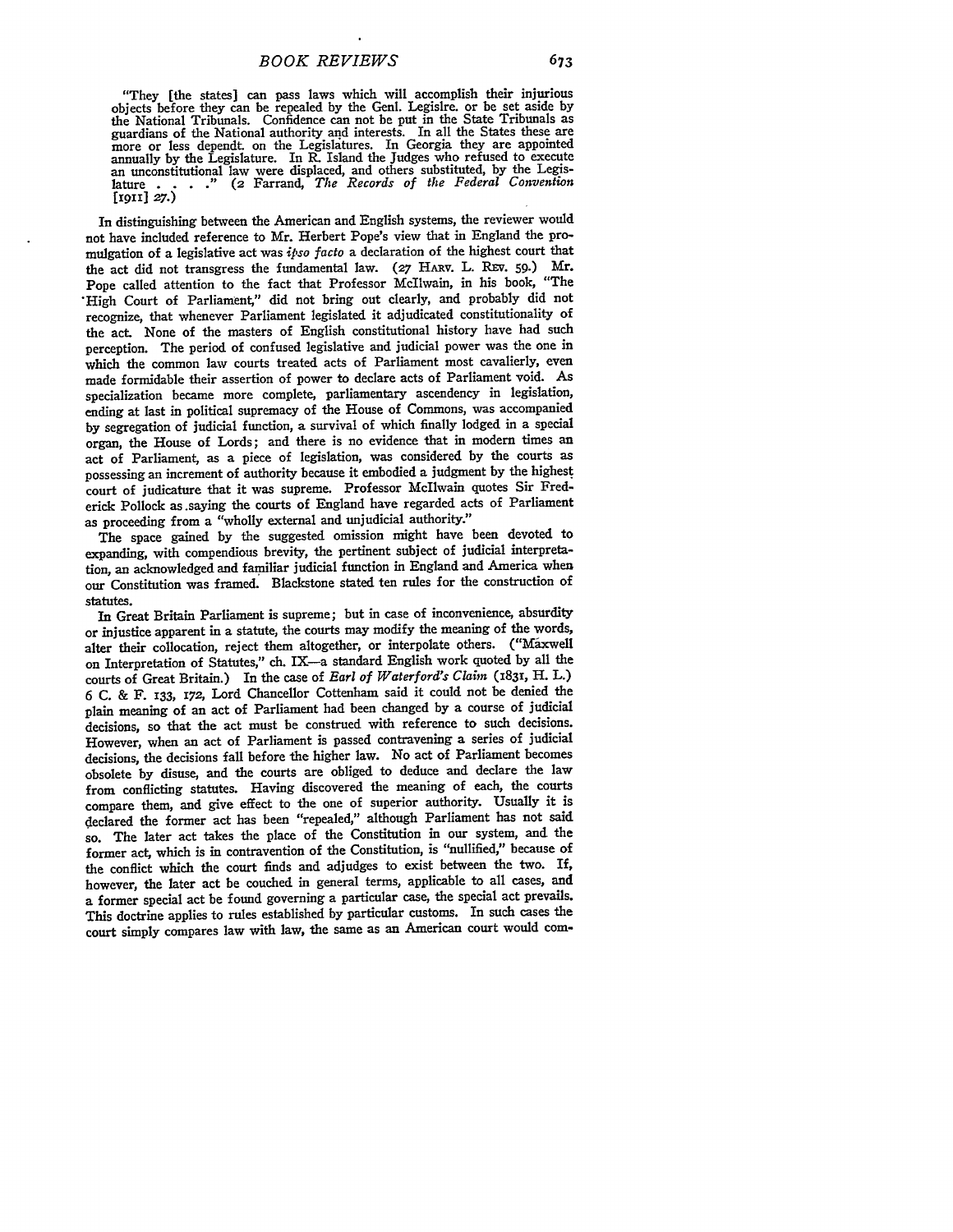pare law in the form of Constitution with law in the form of statute, and, in the event of conflict between them, decides according to the one which is paramount. In England this function has been performed in reference to acts concerning the jurisdiction of courts, and consequently properly falls within the domain of English constitutional law.

Historically and analytically, this function is of the essence of judicial power-

"the power to take cognizance of controversies of a judicial nature, to determine what the law is that governs them, and to apply and enforce that<br>law as between the litigants." (Thomas M. Cooley, "The Federal Supreme<br>Court," Constitutional History as Seen in American Law [1873] 29, 37.)

The English usage was followed by the colonial judiciary and by the privy council in the capacity of "Supreme Court" for the colonies, and was continued by the state courts under the constitutions which supplemented charters. When the federal Constitution was framed, the restriction characterizing the grant of legislative power was omitted, no limitation was placed upon the grant of judicial power, and that grant was extended to include the entire field of federal jurislegal revolt, directed especially against claimed Parliamentary omnipotence; and when the federal legislature was reduced to an agency with none but powers limited in their delegation, by a Constitution which declared itself to be the supreme law of the land, the law of paramount authority for the adjudication of "cases," and "controversies," was dictated to the courts by the sovereign, "the people of the United States."

The result is, there is nothing essentially unique about our system of judicial review. It was the concrete product of human experience; and when the new forms of law, the written Constitution of the United States and acts of Congress, made their appearance, the authority of the courts was merely amplified in scope, but not in the slighest degree in kind.

It is to be hoped that thinking people will make use of the book. Most discussions of its subject are conducted without regard to facts. The constitutional fundamentalist is impervious to them. We have heard a distinguished chief justice of a state court declare power to hold an act of Congress unconstitutional was<br>four times voted down in the Philadelphia convention. As the author shows, it<br>was a council of revision, a very different thing, that was voted Roosevelt declare, in 1912, no judge in Australia had the right to make, or would be permitted to make, a decision holding a law unconstitutional, notwithstanding the fact that in the year of grace 1901 we saw the Queen, Lords and Commons of Great Britain put into effect for the government of the people of the Australian continent a written Constitution, moulded upon that of the United States, under which not only the high court, but every court of competent jurisdiction, possessed power to declare statutes void by reason of trangressing the Constitution. In December, 1922, this LAw **JOuRNAL** contained an article, *Developing Ethics and Resistant Law,* written to warn against reverence for law, which Lincoln exhorted as the political religion of the nation. While some of the criticism of the article was sound enough, the premises of the argument were tha of the most mutable things in the world, and that in the last one hundred years it has been completely made over by industrial change. One conclusion was that our law is out of date and out **pf** joint This is an exemplification of the exploded theory of effect of environmental influence. The theory was that the human mind is a page on which society may place what stamp it will, as a child may be taught any language; the new type of character will be transmitted by heredity; and through the powerful influences of the church, of education, and of the state, the millennium may be speedily brought about. The millennium, however, still gives no sign of early arrival. While man possesses remarkable adaptability to new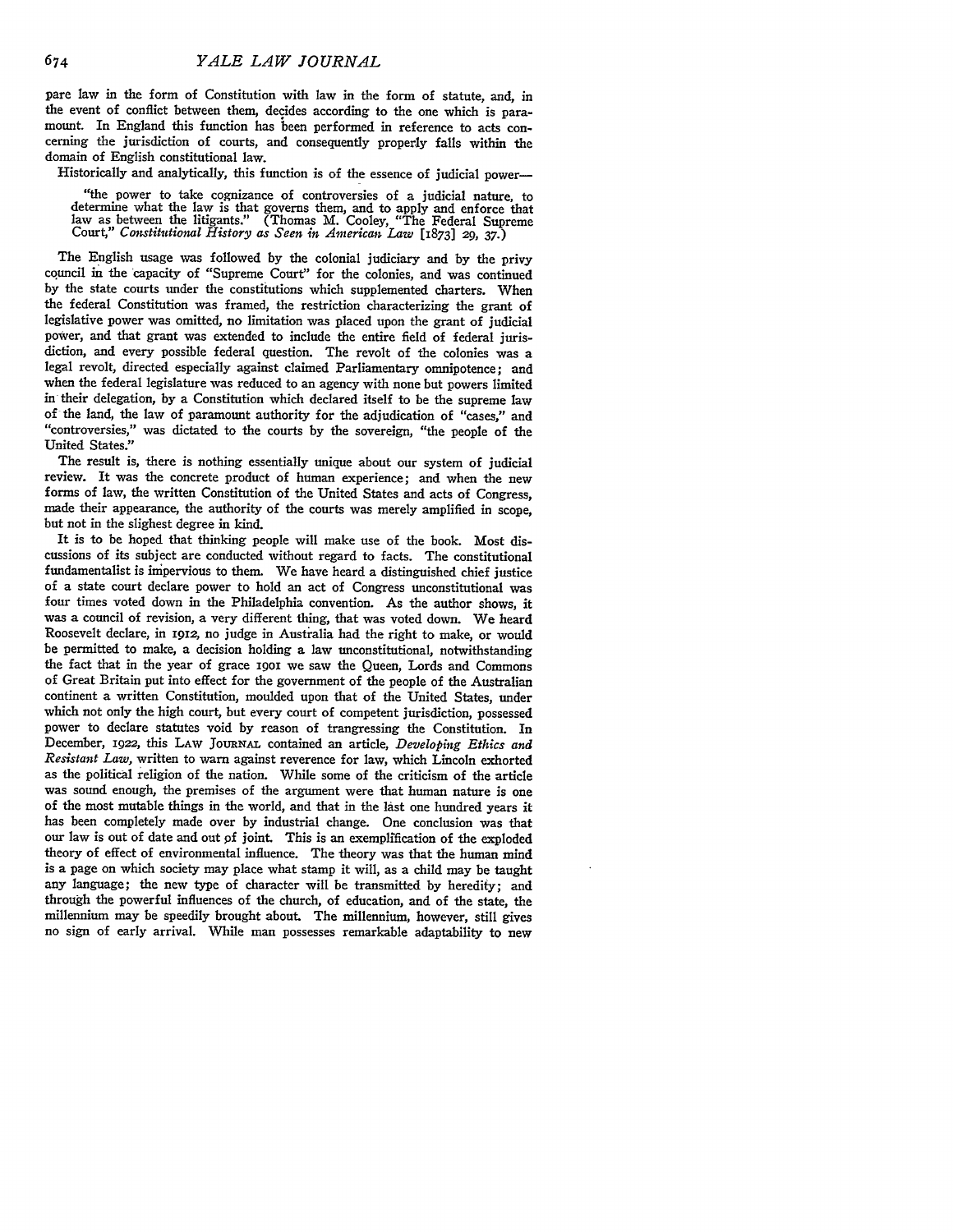conditions, there is no proof that ordinary environment can alter any single salient mental or moral trait in any measurable degree from what they were predetermined to be through inherited capacities and powers.

The only way to protect the people from being deluded is to keep giving them information and instruction regarding facts.

## Supreme Court of Kansas

RousSEAU A. **BURCH**

## *Cases and Other Authorities on Equity.* Volume **i.** By Walter Wheeler **Cook.** St. Paul, West Publishing Company, **1923. pp.** xvi, 805.

This volume has been eagerly awaited by teachers of equity, with the confident expectation that it would provide them not only with a novel and interesting arrangement of material for an introductory course, but with more adequate means of emphasizing the important modern developments and the adaptation of old doctrines and rules to the social conditions of to-day. This expectation is not disappointed.

After a brief historical introduction, which consists chiefly of excerpts from the best recent studies, the editor devotes nearly half of the volume to "The Powers of Courts of Equity," including the methods of enforcing equitable decrees, the legal effect of decrees, the relation of equity to the common lawthe "conflict" of equity with common law and the "fusion" of the two systems under modern codes, powers over a *res* within and a *res* without the territorial jurisdiction, and the extraterritorial recognition of decrees. Naturally, this part of the collection is designed to develop and support the views so ably presented by the editor in his series of articles originally printed in the Columbia Law Review nine years ago.

The latter half of the volume, under the caption "Principles Governing the Exercise of Equitable Powers," deals with the meaning of "jurisdiction" as used in equity cases, the requirement that the legal remedy be inadequate, the kinds of interests protected by equity-private interests and public and social interests, the doctrine of the balance of convenience, and, briefly, the denial of relief to complainants who are themselves guilty of wrongful or inequitable conduct. **A** striking feature of this part of the book is that while the larger part of the material is drawn from the field of torts-as is true indeed of the first part-the several torts are not, as in Ames' Cases, separately considered. Within each section, however, there is a sufficient variety of cases to bring out the important distinctions as to the conditions of equitable relief in different torts, so that the editor is probably justified in expressing the belief that "a student who has mastered the material in this volume will have no difficulty in handling cases involving particular torts." The arrangement certainly avoids a good deal of unnecessary repetition.

The writer of this review has been using the volume in a first year class-the course beginning at the opening of the second quarter of the year so that the student already had some familiarity with the law of contracts and torts-and has found it a most illuminating and stimulating collection. The vigorous, analytical mind of Professor Cook has been exercised to great advantage, and teachers as well as students will profit **by** his work. Inevitably there will be differences of opinion as to particular features. To many the volume will seem far too large for an introductory course; but this objection may be overcome in large measure, though not entirely, **by** judicious omissions. To some the first part of the volume will seem to contain a good deal of material that is pretty difficult of assimilation **by** a beginner in the field of equity; but few of the difficulties, probably, are so great that **by** the right sort of teaching they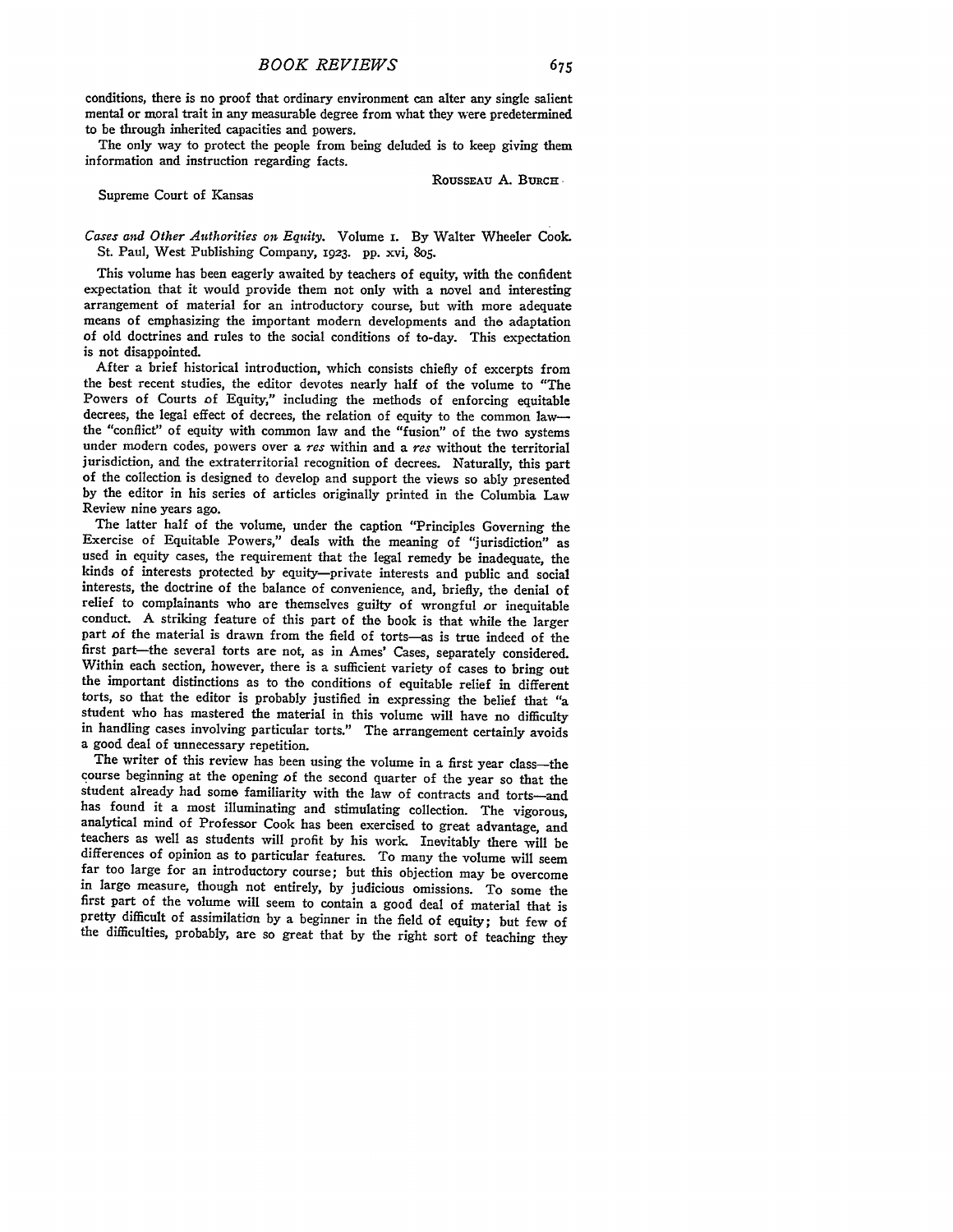cannot be made to provide a stimulus rather than a soporific. What seems to the writer a real defect is the paucity of historical material. There are only twentynine English cases in the volume, of which eleven were decided since i85o. And of the American cases nearly one-half were decided within the last twenty-five years. The explanation is, to quote the editor, that "The animating purpose has been to present a picture of the fundamentals of the equity law as it exists to-day." This purpose is accomplished. But of course it is a moving picture and not a "still," and one sometimes feels that the student is not merely left with insufficient knowledge of the historical development of doctrines and rules, but that as a result he fails to appreciate how deeply rooted they are and how difficult it is to modify or discard them. One is led to question, therefore, whether the editor, as a consequence of his keen interest both in analysis and in the adjustment of the law to present day needs, has not underestimated the importance of the historical approach.

The indisputably good features of the collection are many. The inclusion of excerpts from the works of well-known scholars, followed by cases which enable the student to check up their statements, is an excellent incentive to the exercise of the critical faculty. There is a most interesting group of cases on civil and criminal contempt-a subject of considerable importance in this day of injunctions in labor cases. Another group clarifies the meanings of the loosely used term "jurisdiction." Ample material is provided for the study of the extent to which interests of personality will be protected. Such topics as unfair competition and the use of injunctions in labor disputes are touched upon for the purpose of showing the nature of the interests protected, though wisely left for fuller treatment in other courses. The editor's notes, in the main, are of the sort which do not collect the authorities but which direct the student to significant cases or valuable contributions to periodical literature.

The publication of two additional volumes promised by the editor-one dealing with the specific performance of contracts, the other with reformation, rescission and restitution, is awaited with unabated interest.

**FREDERIC C.** WOODWARD

The University of Chicago

*Outlines of Historical Jurisprudence.* By Sir Paul Vinogradoff. Volume **II.** The Jurisprudence of the Greek City. New York, Oxford University Press, American Branch, 1922. **pp.** x, 316.

Historical Jurisprudence is a term of such tantalizing vagueness that it is impossible to tell exactly what it means to the Corpus Professor of Jurisprudence in the University of Oxford, even for one who has studied two volumes of his *inagnum opus.* The expression has been used to mean, among other things:

- **x.** Legal History,
- 2. The history of Jurisprudence,
- 3. A study of the sequence of legal ideas and institutions in world-history,
- 4. A theory that the key to the understanding of laws is furnished by a study of the beginnings, Which are supposed, somehow, to present "simpler" or purer versions,
- *5.* A theory of the force exerted **by** events in the shaping of laws.

Although combinations of these meanings are possible, it is submitted that the definitions are distinct and in a measure inconsistent with each other. Moreover any one of them, particularly the fifth, is capable of diverse interpretations as Dean Pound has recently shown.

In which sense is it Historical Jurisprudence to undertake as our author does the study of a series of types of society which he enumerates as follows? *x,*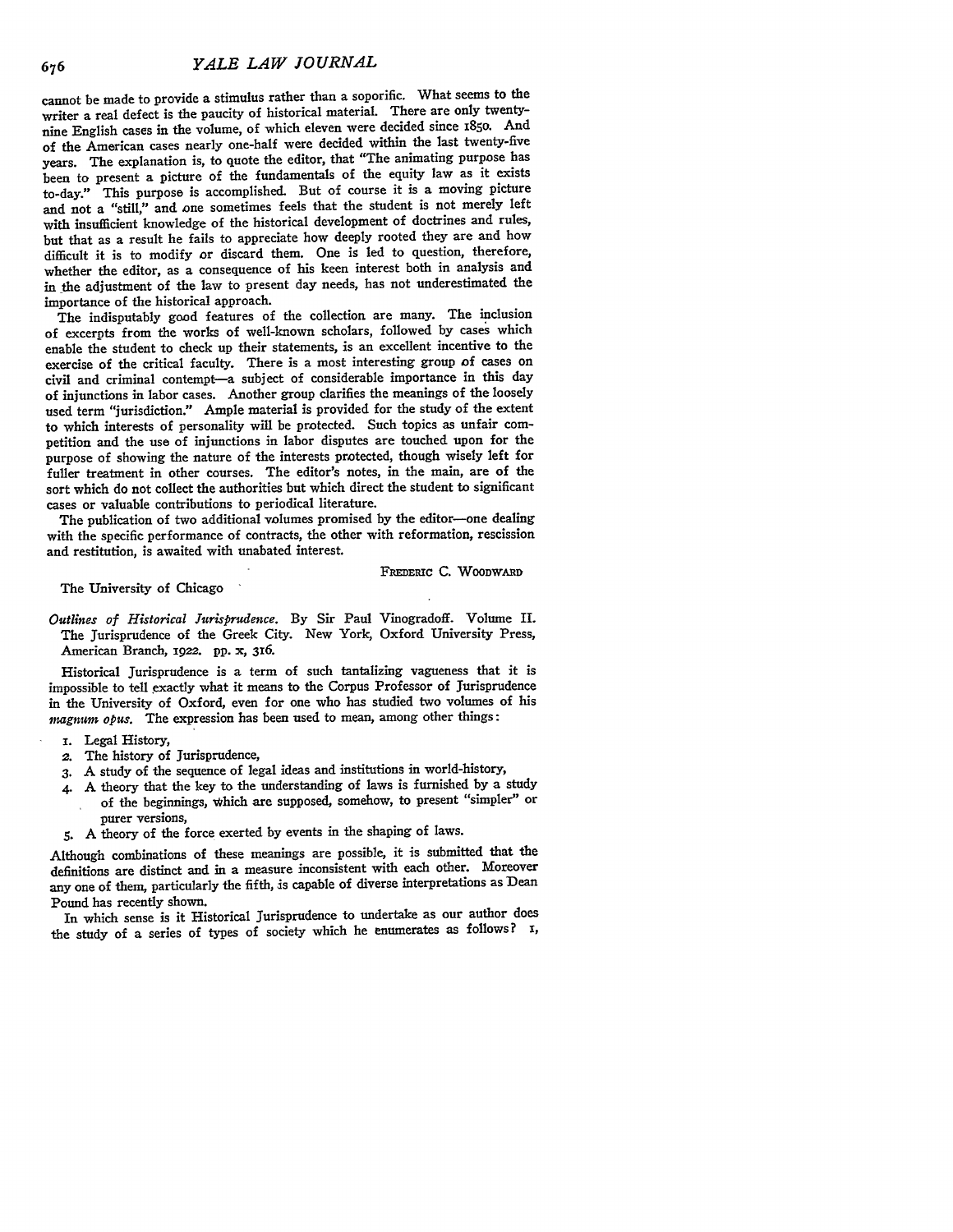Origins in totemic society; 2, Tribal law; **3,** Civic law; 4, Mediaeval law; **5,** Individualistic jurisprudence; and **6,** The beginnings of socialistic jurisprudence. This outline points to one of the first three definitions. Vast stretches of the book read like a legal history. Yet the author makes a point of distinguishing between legal history and Historical Jurisprudence, which "deals with the relation between legal rules and the institutions of an epoch in their doctrinal connexion." But if, after reading this distinction we turn back to the proposed outline we are confronted at the outset with the difficulty of that German historian of philosophy (Brucker) who is said to have devoted a whole chapter to the question whether there were any philosophers among our antediluvian ancestors. One wonders what would have been said of "doctrinal connexions" in the part dealing with totemic society if it had not been unceremoniously omitted under the pretense that it was to be treated along with tribal law. One has to look pretty sharply even in the case of tribal law to discern its "doctrinal connexion" between its institutions and its rules. In the third part, which makes up the book before us, there are signs that the author is beginning to think of his task as the ascertainment of the state of Jurisprudence at a particular place and time and in a particular type of society, namely in Greece of the Fifth Century, B. **C.,** in the City-State, though **by** far the greater portion of the book is consistent with the notion that he is merely trying to find analogues of modern legal institutions in an ancient epoch. Certainly from the close of the fourth chapter this is implicit in the outline followed: The Structure of the City; The City and the Citizen; The Law of the Constitution; Relations between Cities; Crime and Tort; Property and Possession; Conventions and Transactions. There can be little doubt, however, that the author has in mind at times the defense or the salvaging of Historical Jurisprudence in the Nineteenth Century sense **of** a particular theory or set of theories. He still talks of ideas unfolding themselves, albeit he is not satisfied as the Hegelians of the last century were with the selection of a single idea as the dominating force in history. He still thinks in the Hegelian formula of thesis, antithesis and synthesis. Legal History is made up of a synthesis of "effort" and "conditions." The mention of conditions that play a part in the result in spite of effort gives ample opportunity for the recognition of the importance of history as a synonym for conditions. The mention of effort suggests for a moment that he is abreast the leaders of juristic thought in this country, who are rebelling against the belief in the futility of effort once fostered **by** the historical school. The formula is broad enough to give ample sway to effort. The chapters he has presented so far, however, have been concerned almost exclusively with conditions rather than effort. The cross section of Greek life in a particular stage of development gives no clue to his theory of law. And so the puzzle remains: What does the author mean **by** Historical Jurisprudence? Has he a definite meaning consistently in mind? Perhaps later **volumes** will show-but meanwhile it is distressing to wade through a chapter, say on The Sources of Law, in which the stream meanders back and forth between the author's idea and the old Greeks' idea of what these sources were.

Our doubts need not interfere with our admiration for the learning displayed. The show of learning, however, is of a type that most writers in the English language avoid-whether for better or worse it is not always easy to say. Even pedantry has its advantages, and with Vinogradoff before us, one is tempted to write in praise of pedantry. We might just **as** well recognize that it is pedantry to throw away the keys that others have made and pretend that everything in Greek legal experience must be learned anew and directly from the texts of the poets, orators and philosophers, as if they had not been explored dozens of times for this very purpose. It is pedantry to dress up Greek names with a system of transliteration which simply disguises them to an English reader. Why Kyklopes, and Sokrates, and Kleon, Kleisthenes, Lykurgos and Thuky dides and even Kretan and Korinthian, at this stage in the history **of** the English language? It looks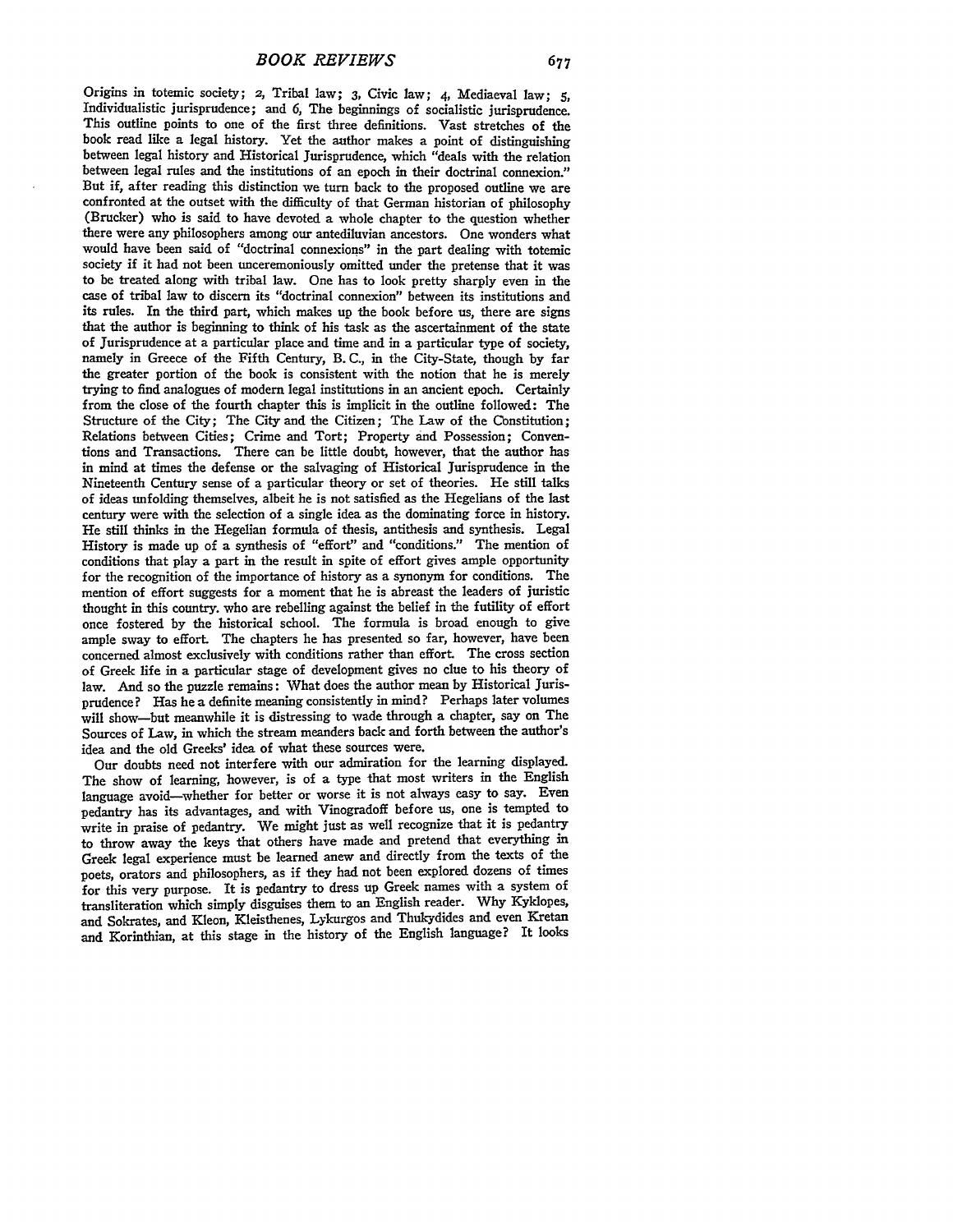learned-but isn't it really based on ignorance of the simple fact that the tradition **of** the English language has been to pass these words through the Latin form before transliterating them? But why not at least be consistent and say Homeros and Aristoteles and even Pavel Gavriilovich Vinogradov, as the author spelled his name when he began to write in England, if Anglicization is distasteful? It certainly seems pedantic to drag in so much of the workshop as he does every time he is confronted with an important Greek word, to assure us that there is no exact equivalent in English, as if the intelligent reader did not know that all translation was at best approximation, and as if other translators did not spend sleepless nights trying to get the closest approximation possible without either being thoroughly satisfied or-writing a commentary. It does smack of pedantry to cover between ten and twenty per cent. of the printed space with long excerpts from Greek writers in the original, besides quoting translations from standard English editions, generally without indicating whose editions. It does look like pedantry to enter into interminable debates on matters that have never been seriously disputed, such as that to some extent there is a unity running through Greek law (the theme of the first eleven pages). **All** of this pedantry may be pardoned, even if it does no good, provided it does no greater harm than to irritate the reader and make whole chapters unreadable and others superfluous.

Unfortunately it is not always so harmless, as the following four illustrations will show. I.-Having labored furiously to prove what no one disputes, that there were marked resemblances in the laws of the various Greek cities, he feels that he has put forth a dogma of the first importance: the Unity of Greek Law. Thereafter his entire book is marred by the assumption that every illustration is presumably applicable to the entire Greek world. The danger of such an assumption is apparent to everyone who has ever heard of the diversity of the constitutions that led Aristotle to collect them, to every school boy who has read of the differences between Sparta and Athens. In fact quite as good a chapter could be written on the diversity of Greek law as on its unity. Ordinary scholarship simply says that we do not know enough to construct an essential Greek jurisprudence because the evidence is too fragmentary and proceeds humbly to determine which ideas of those that have come down to us seem to have been more or less widely held in ancient Greece. That is not the tone of the volume before us. 2.-The habit of quarreling about the true meaning of particular Greek words also has its pitfalls. If it is true today that a word is not a crystal but the skin of a living thought, why assume that whenever an ancient Greek-whether poet, philosopher, orator or lawgiver-said *nomos* he meant one and the same thing? As a matter of fact *nomos* means anything from "opinion" to "law" or "custom," according to its context. **A** kind of Platonic insistence on a "right meaning" for the word has led to the nonsense on page twenty-six. **A** philosopher is quoted to the effect that things only seem to be sweet or bitter, hot or cold, and colored in various ways, but that in reality they are inscrutable and void of these qualities. (Vinogradoff's translation of the Greek *atoma* in this sentence as "atoms" is annoying to say the least.) One version of the saying has come down to us in which the "seeming" is spoken of as *nomos* ("opinion"--not "law") and "reality" *as phusis* ("nature"). From this passage the author jumps to the point he wishes to prove, that positive law *(nornos)* is conceived of in Greek philosophy in the Fifth Century, B.C., as something to be contrasted with natural law (phusis). He practically concedes the non-legal interpretation given above and everywhere else where the passage has been discussed and adds: "But it implies at the same time that our formal rules also exist as phenomena, in contrast with *phusis."* Farfetched, I call it. The denial of our ability to know the *Ding-an-sich* has been very comfortably put forward by skeptics who had no idea of mystically predicating an ideal system of law as one of the *Dinge.* If the point that our author is making about Greek thought cannot be proved in any other way, let us not imagine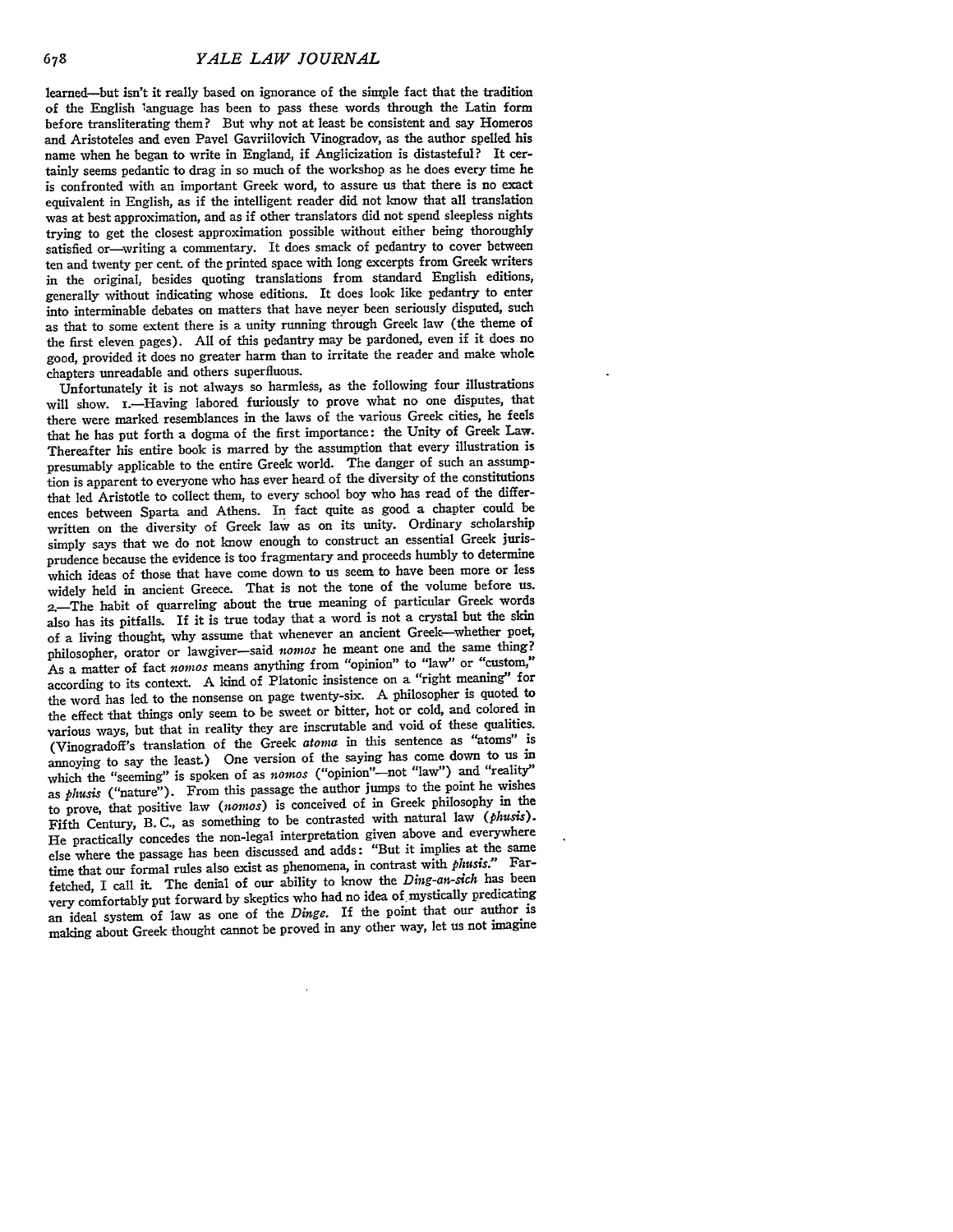we have proved it **by** conjuring with the word *nomos* in two distinct senses. 3.-Pedantry, while using steam-hammers to crack eggs, has a strange way of trying to crush rocks with a tooth-pick. The great difficulty that the author might have foreseen in making this summary of the law of the City-State acceptable was to overcome the religious interpretation that Fustel de Coulanges had made classic. To read the present volume one must forget completely that the gods were still realities in Greece in the Fifth Century. But what is said of the reason for the omission? There is one passage in the first volume that casually tells us that Fustel de Coulanges oversimplifies the facts of the Ancient City **by** overemphasizing the religious element. And here we are told (at page **2o7)** in connection with one point, the origin of private property, that "it requires a more vivid imagination than is generally possessed **by** scholars nowadays to accept the view that man appropriated fields not for the sake of the harvest, but because they had buried their parents in some part of the compound." **All** that the imagination of modern scholars seems to permit is the admission of the religious factor as an afterthought. Perhaps this estimate of the scholar's. imagination is correct. So much the worse for his historiography.

4.The most serious penalty of pedantry is that it sacrifices the benefit of the contribution of others whom one doesn't wish to quote. The author's apparent ignorance of American writers, in particular, is amazing, and redounds to his own disadvantage. Take for example his perfectly helpless treatment of a passage in Demosthenes made famous **by** incorporation in the Digest (I. **3. 2).** In telling the tribunal why laws should be obeyed the orator crowds together all the reasons that had ever been thought of. Laws, he tells them, are of divine origin; they are the teachings of the wise; they correct and redress mistakes and injuries; and finally they are made **by** a compact of the citizens. In one place (page **i8)** our author sees in this passage an indication of "the direction which the Greek mind took in considering the social functions of law." How? He fails to tell us. In another part of the book (at page **23o)** he makes this passage the basis for the assertion that the Greeks recognized a close connection between private agreements and public rules. Yes, it shows a connection but hardly of the kind from which his two corollaries can be drawn: namely that private conventions can be enforced only if they do not contravene the laws of the city and that all transactions are recognized as conventions which are enforceable at law. Now let us look once more at the fourfold justification of law uttered **by** Demosthenes, divine origin, traditions of the wise, utility, and agreement of citizens. An American jurist has discerned here the catch-phrases of several periods of legal development.<sup>1</sup> Had our author seen the point of this he could have rewritten to advantage not only the passage alluding to this quotation but his entire treatment of The Justification of Law and the Sources of Law. Moreover he might have supplied an historical perspective for Greek juristic thought that we seek in vain. Modern scholarship is a coöperative undertaking in which no man can afford to overlook the contributions of his fellow workers. **A** one-man science is doomed to pedantry.

**Of** course we are thankful for the vast industry and learning that have brought together the Greek passages bearing more or less directly on the legal experience

*<sup>1</sup>Cf.* Pound, *Introduction to the Philosophy of Law,* page **23:** "It was not long since that men had thought of legal precepts as divinely revealed, nor was it long since that law had been a tradition of old customs of decision. Philosophers were seeking a better basis for them in eternal principles of right. In the meantime in political theory, at least, many of them were agreements of Athenian citizens as to how they should conduct themselves in the inevitable clashes of interests in everyday life." The same idea had previously been elaborated **by** Dean Pound in other connections.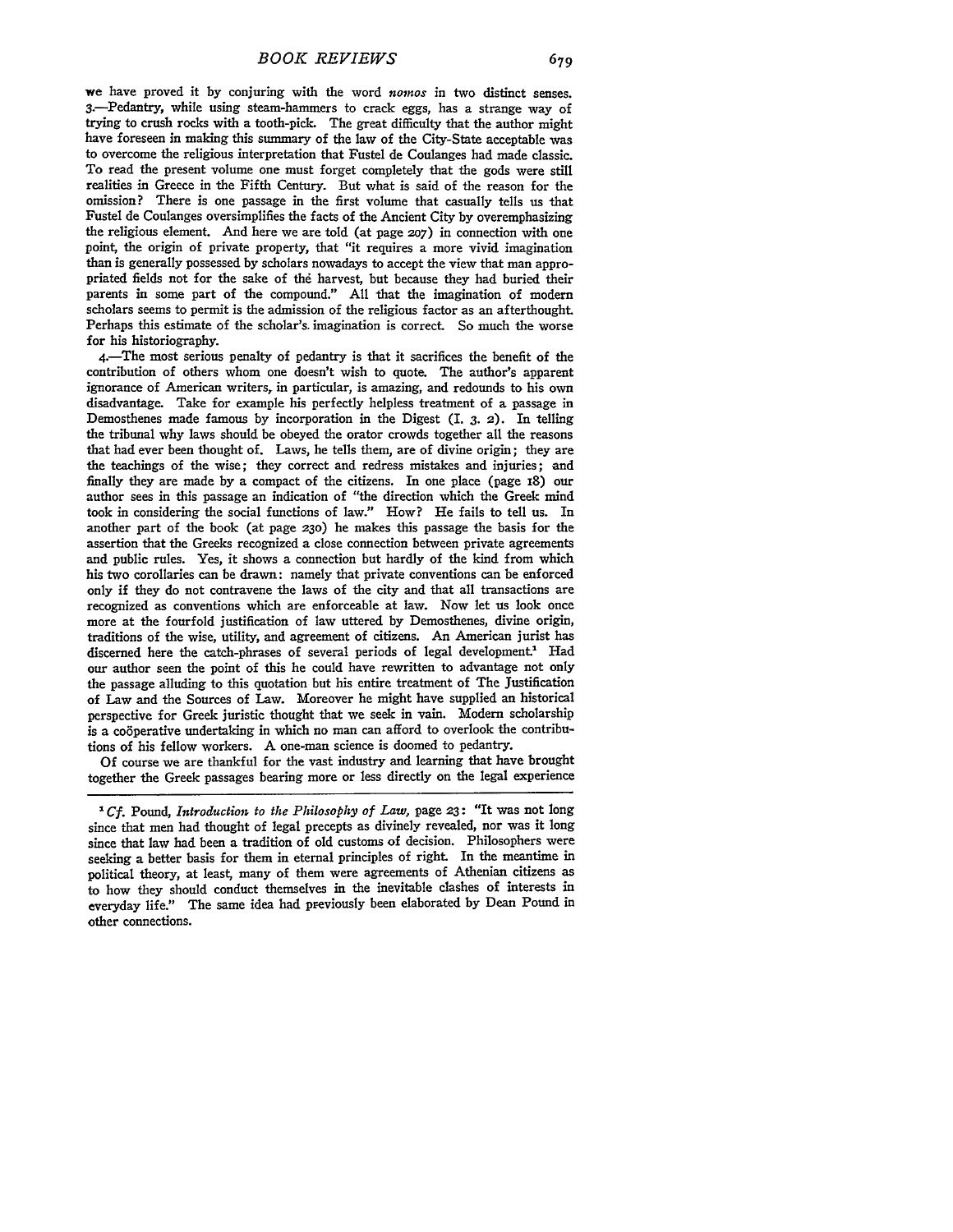of the Greeks. It has produced a corpus of propositions from Greek literature that may be used to supplement Telfy's *Corpus Juris Attici* and the *Inscriptions Jurisdiques Grecques.* But if we want to know just what it all has to do with Historical Jurisprudence we must wait for the key and hope that it will come with the next volume, that on The Mediaeval Jurisprudence of Western Christendom.

#### NATHAN IsAAcs

#### Harvard University

*The Law of the Press.* **By** William **G.** Hale. **St.** Paul, West Publishing Company, **1923.** pp. x, **503.**

This book was compiled for use in schools of journalism. It employs a modified case method. Since the decisions are to be read by laymen, they are accompanied **by** much more comment than would be desirable for students of law. Indeed, it is somewhat doubtful whether future journalists will gain much from grappling with the technical phraseology of judicial opinions even as they are presented here. It may be that the same amount of time and space could be more fruitfully given to discussion of a greater variety of problems after the manner of Odgers' excellent lectures on the English Law of Libel, or Birrell's lectures on Copyright. The student of law ought to go to the cases rather than to a text book because judicial decisions are the material with which he will have to deal all his life. The journalist is under no such necessity. Of course it is advantageous to present him with a few decisions so that he may become familiar with the actual nature of a legal case, but after he has learned this, the legal information which he needs could perhaps be presented as advantageously in more compact form than if the questions are raised by judicial opinions reprinted at considerable length. The alternative to a case book need not necessarily be limited to the author's statements of the law and nothing more. Mr. Hale has made considerable use of hypothetical situations and many more of these could be inserted in the space now occupied by opinions. Even law students, as Professor Llewellyn has suggested, might profit if our case books supplemented judicial decisions on a given topic by a series of problems, especially if these problems involved points which have not yet come before the courts, but are likely to be presented **by** the events of ordinary life.

However, the proof of the pudding is in the eating, and it is interesting to find that Mr. Hale, in his teaching, has found that laymen can gain much from the study of decisions bearing on their vocation.

An opening chapter sketches the organization of courts and ought to be very helpful to the reporter whose duties include reports of the daily doings of courts. Several years ago, Charles E. Hughes suggested that better newspaper accounts of litigation would do much to create public realization of the value of law. It is to be hoped that such a book as Mr. Hale's may lead the way to American press reporting of litigation comparable to that in the London TIMES. A large amount of space is properly devoted to Libel, with a section on the responsibility of the owner, the editor-in-chief and the managing-editor. The topic of Retraction, which has been much neglected in our law,' receives several pages. The Right of Privacy is a developing legal field of much importance to mewspapers. Mr. Hale reprints *Pavesich v. New England Life Insurance Co.,'* states *Roberson v. Rochester Folding Box Co.,'* and quotes the recent New York statute. Some attention might well have been given to the numerous decisions interpreting this statute, particu-

**' (1902) 17I** *N.* Y. 538, 64 N. E. 442. Mr. Hale's reference, page **244,** note 2, should have been to the Court of Appeals citation and not to the Appellate Division.

<sup>&#</sup>x27;On the action for honorable amends in the Civil Law, see Pound, *Interests of Personality* (1915) **28** HARv. L. REv. 343, 364. \*(io5) *122* Ga. i9o, 5o S. E. 68; reprinted at page **244.**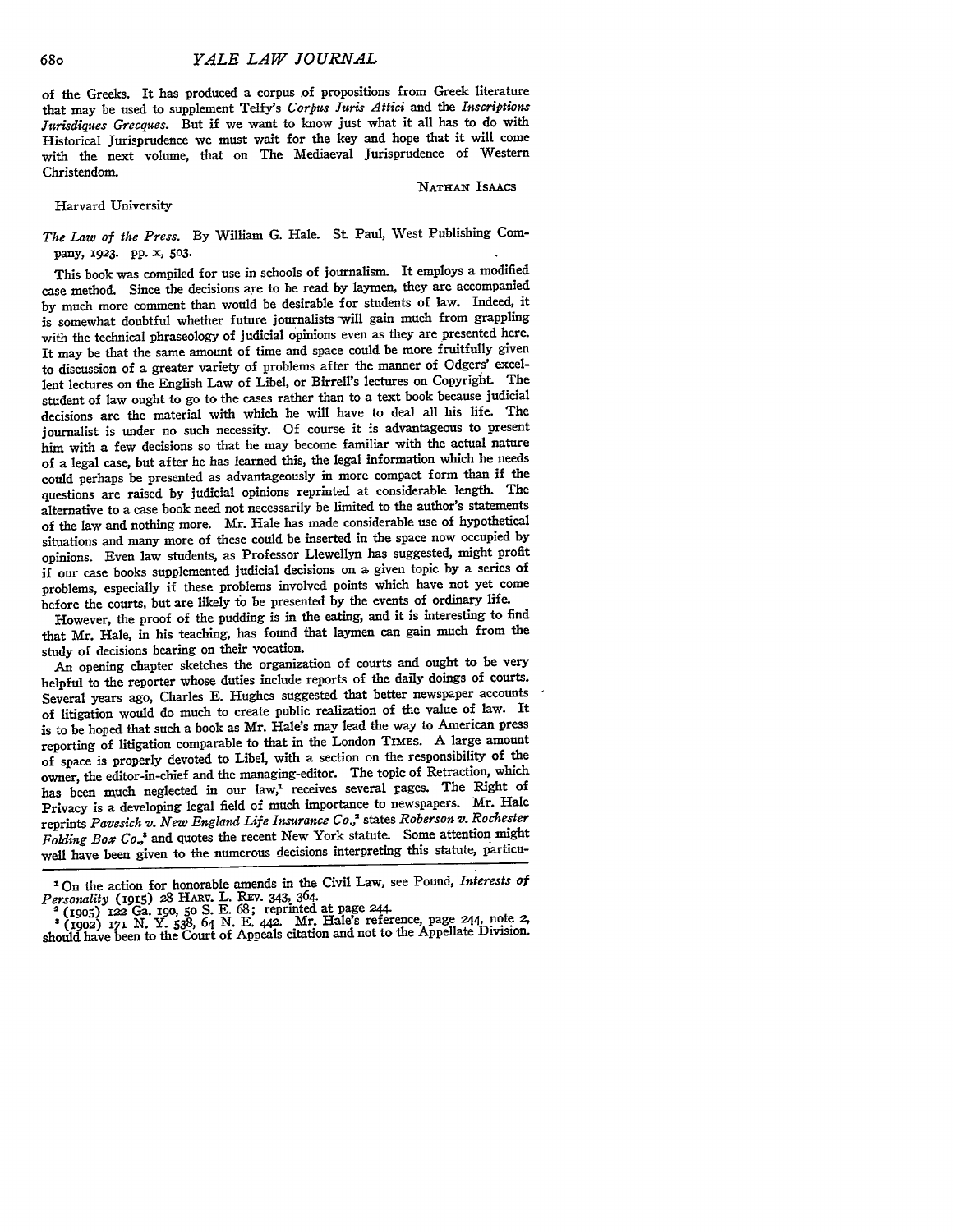larly *Humiston v. Universal Mfg. Co.,"* which shows that a public personage is entitled to less privacy than ordinary citizens.

The chapter on Publications in Contempt of Court includes a case on the question of liability for bitter criticism of **a.** decision after the litigation has ended. A long chapter on Constitutional Guaranties of Freedom of the Press reprints several important opinions with helpful comment and contains valuable collections of references to statutes on a large number of topics. Additional chapters deal with Copyrights, Rights and Duties of Newsgathering Agencies, Contracts, and Official and Legal Advertising. The author wisely realizes that an index is just as useful in a case book as in any other serious publication.

An occasional statement in the text is open to question. The law of libel is said **(p.** iii) to live after the journalist to plague his estate although an action for libel does not survive the death of the defendant in most jurisdictions. The discussion of common law and equity (p. **5)** leaves the impression that the two are still administered **by** separate courts. Pleas of guilty or not guilty are explained **(p. i8)** but nothing is said of the plea of **nolo** *contendere.* The discussion **of** interstate rendition **(p.** 22) neglects to point out that the Governor of the State where the accused is found is free to disregard the request for his arrest. It is stated **(p. 23) :** "In states where common-law procedure prevails, the suit is instituted **by** the filing of a *praecipe."* In Massachusetts and Rhode Island, at least, this practice does not exist since any lawyer may obtain blank writs from the clerk of the court. Rules of evidence are briefly mentioned **(p. 20) ;** it would have been worth while to explain the leading rules, since they are frequently referred to in press reports of criminal trials. In the account of a suit.in equity **(p. 25)** a restraining order is described without mention of the fact that it can only remain in force for a few days until there is opportunity for the defense to be heard. The statement of the requirements of a validly executed will **(p. 27)** says that the witnesses must subscribe in the presence of each other. While this is a sensible precaution, it is not usually required **by** law. It is said **(p. 28)** that in the administration of a decedent's estate, "the money to pay debts is taken, first, out of cash in hand; second, out of funds realized from the sale of personal estate," and third, out of real estate. There is no such legal distinction between cash and other personal property generally recognized, and even if the cash exceeded the debts, the executor could sell securities and use the proceeds for the debts, unless such securities were specifically bequeathed. Mr. Hale's language represents a good business method, but not a legal requirement. *Hulton v. Jones'* is cited **(p. 73,** note) without the House of Lords reference, and the District Court's opinion in *United States v. Pierce'* is reprinted (p. **321)** without mention of the affirmance of the conviction **by** the United States Supreme Court. Although the United States statute on second class mailing privileges is given in full, there is no mention of the important case, *United States, ex rel. Milwaukee Social Democratic Publishing Company, v. Burleson.T*

While the material in this book has been selected for use by journalists, it is extremely interesting to a lawyer, especially if he is likely to appear for or against newspapers. Many of the points covered are not included in ordinary case books, for instance, the effect of sending a newspaper to a person without an express order, or the test of a newspaper's politics. When Mr. Hale brings out a new

<sup>(1919, 1</sup>st Dept.) 189 App. Div. 467, 178 N. Y. Supp. 752. For discussion of the judicial interpretation of the N. Y. statute, see Z. Chafee, Jr., *Your Right of Privacy*, N. Y. Evening Post, June 11, 1921.<br>
<sup>5</sup> [1910, H. L

Sup. Ct. 2o5, conviction **affirmed.**

**<sup>&#</sup>x27;(092) 255 U. S.** 407, **41 Sup.** Ct. **352.**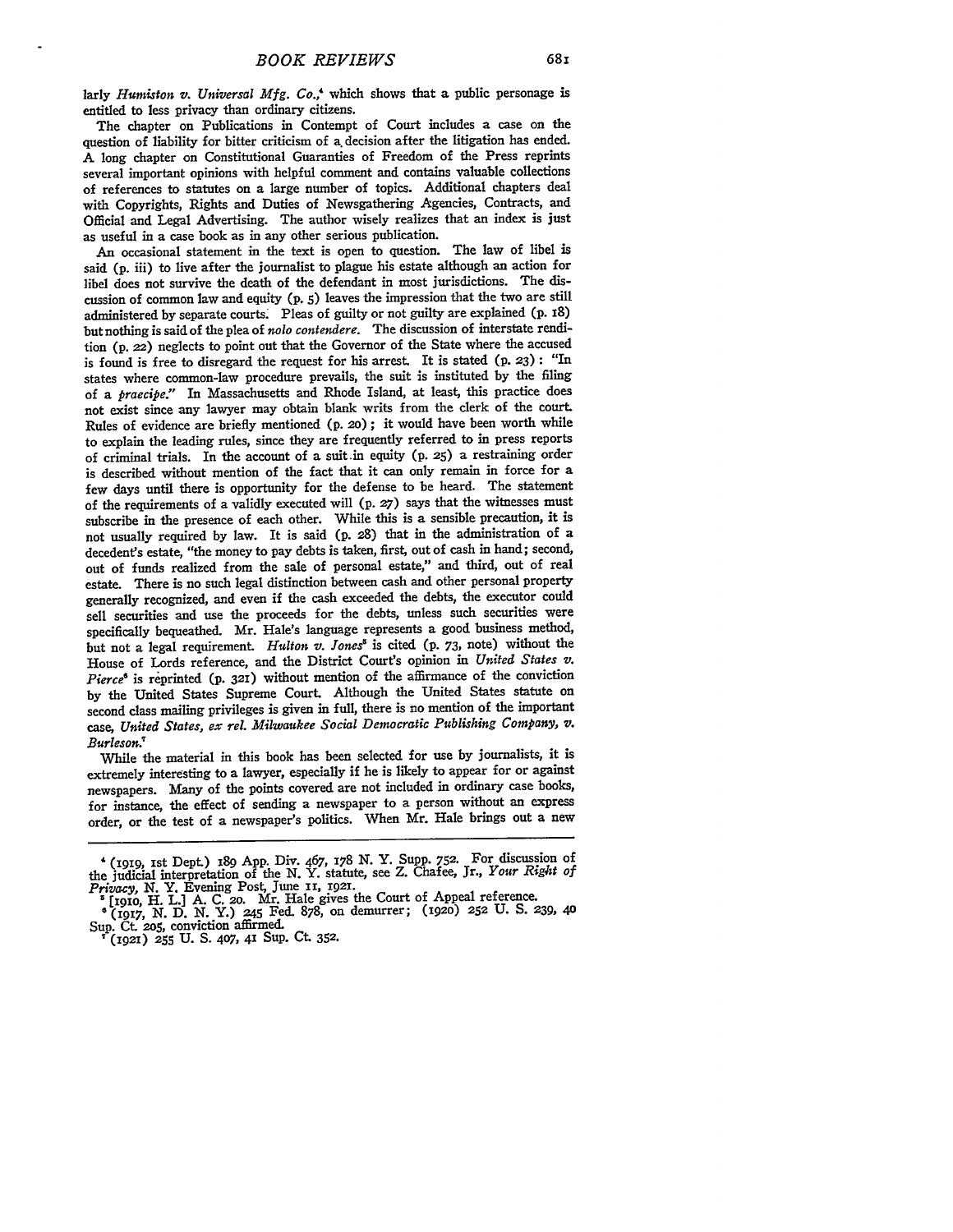*YALE LAW JOURNAL*

edition it would be interesting if he could include some discussion of the Continental law of the press on points where it differs from ours, which would furnish a good basis for classroom argument as to which rule is better. Also he might here and there draw the attention of future journalists to movements for law reform, such as the abolition of the grand jury (p. **17),** rationalization of rules of evidence (page 2o), and reorganization of the courts **(p. 6).** Lawyers are probably most to blame for the slowness of legal development, but there is little encouragement to laborious and unpaid efforts for reform so long as the public maintains its present lack of interest in any improvements which do not happen to benefit organized labor or some other large group in the community. The press could do a great deal to awaken general interest in the intelligent removal of archaic features from the law.

Harvard Law School **ZECHARIAH CHAFEE**, JR.

*Materials and Methods of Legal Research, With Bibliographical Manual.* By Frederick C. Hicks. Rochester, Lawyers' Coöperative Publishing Company. **1923. pp.** 626.

Books about books are usually interesting. When they combine with literary criticism the practical functions of a pedagogic manual and a reference book of bibliographical information, they are especially to be prized. The book under review combines these functions admirably. Mr. Hicks has brought together in systematic form a vast fund of bibliographic informaion, a service which places the profession in his debt

It is only in recent years that there has been any serious appreciation in law schools of the need of teaching the student the technique of finding his way through the printed repositories of the law. So vast is this output of the legislative, judicial and publishing enterprise that were it not for the mechanical skill of indexing and digesting which has accompanied this flood of printed books, it would soon escape all intellectual control. Acquaintance therefore with the various types of legal literature reflects not only the intelligent man's interest in the tools of his profession, but constitutes an indispensable practical need. Hence the introduction of courses dealing with legal bibliography, including the history, nature, scope, merit and function of the various types of legal literature.

The present volume, written **by** a teacher of the subject, is divided into three parts. In the first, "Law Books and Their Use" are discussed. Numerous volumes have already been written examining historically and analytically such departments of the law as statutes, law reports, treatises, periodicals, dictionaries, digests and search books. Yet in the critical discussion of their comparative merits and the scientific method of approach the author is believed to have made a distinct contribution. Every law student should be acquainted with this descriptive and analytical exposition. It occupies nearly half the book. This part may be said to cover the material usually embraced under the term "Where to find the law," though with much more discrimination and literary skill. The methods and technique of using this material in the actual solution of problems of legal research, necessary in brief-making, are not treated in the work because the author believes, correctly I think, that this cannot be learned from reading but only from doing Hence the need of supplementing the information in this part by practical exercises under guidance, in the running down of authority and the technical use of the various classes of literature. This can only be taught in the library.

Part II deals with Law Libraries, their organization, arrangement and administration. This information should be useful not only to law librarians and library executives and trustees, but should be helpful to the student in orienting him in the use of his laboratory and its bibliographic apparatus. The bibliography of law libraries appended to this Part is valuable.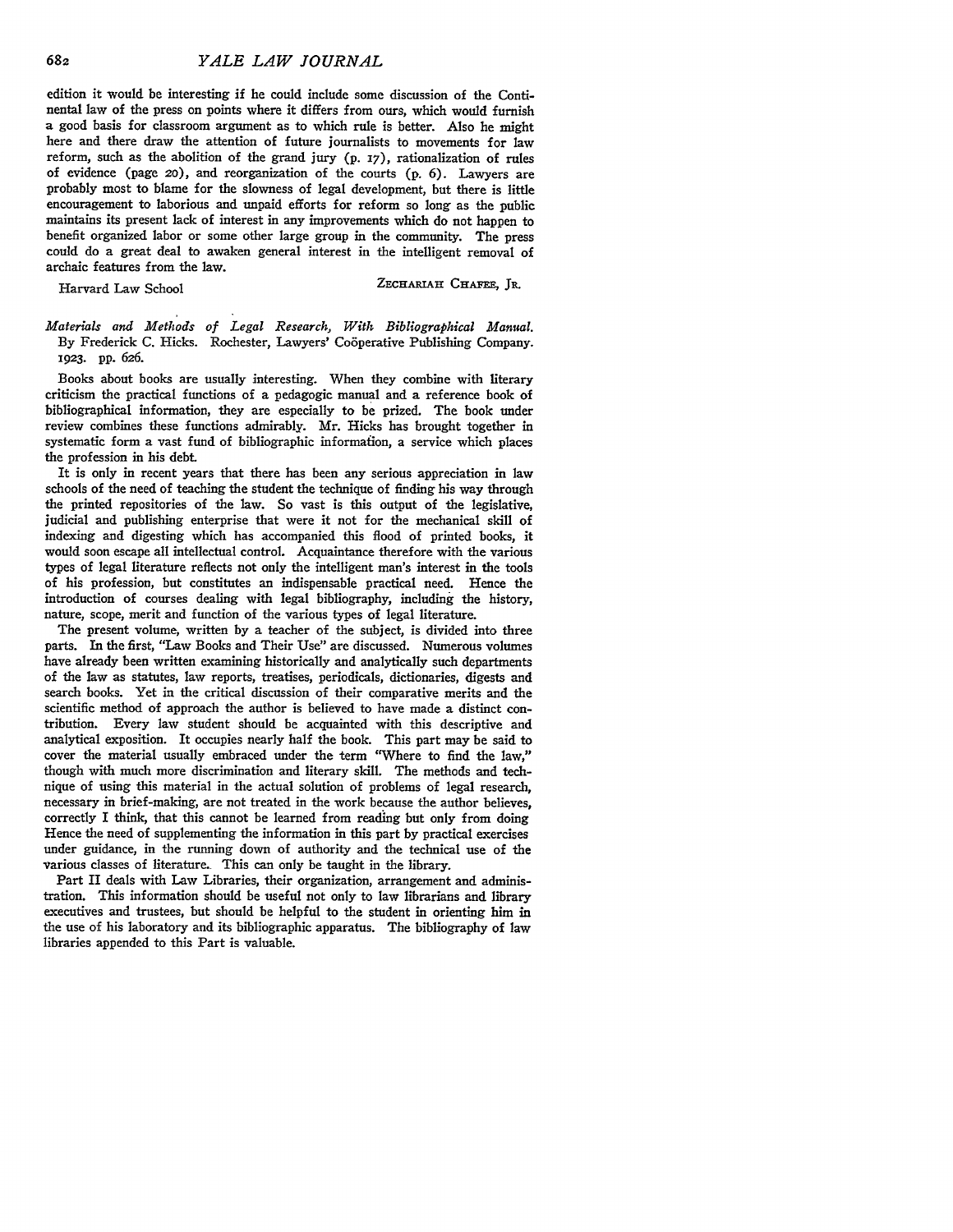*BOOK REVIEWS*

Part III consists of an Appendix of bibliographies and books about law books, divided into their several classes. Probably no such collection of titles could be complete, yet it is hardly doubtful that such an exhaustive list has never before been brought together. The librarian will value this part perhaps more **highly** than the others, but the student and lawyer also may often have occasion to use it. The lists of abbreviations, of British and American law reports, and of legal periodicals in the English language should be helpful. The Appendix will be indispensable to libraries seeking to **fill** out their collections or desiring to complete their files in the classification, "legal bibliography." Incidentally, it may be said that the information imparted in this Part, as in the other Parts, is supplied with that bibliographic and cataloging detail which perhaps the trained librarian and research worker will best appreciate.

Mr. Hicks has performed a **highly** commendable service, for which he is uniquely qualified.

Yale Law School

EDWIN M. BORCHARD

*A Treatise on the American Law of Administration (Including Wills).* By **J. G.** Woerner and William F. Woerner. Third Edition. **3** vols. Boston, Little, Brown & Company, 1923. **pp.** cclvii, **2121.**

Kipling in the poem called "When Earth's Last Picture is Painted" describes the Heaven of Artists as a place where

"Each for the **joy** of the working and each in his separate star

Shall draw the Thing as he sees it for the God of Things as they are."

Probably all real artists and craftsmen get their real compensation from the work itself. The rule should and undoubtedly does apply to the making of law books but their subject matter is so practical and the authors are so tied to actualities, or what seem to them actualities, that we seldom get a glimpse of the artist's **joy.** He is too overwhelmed **by** the flood of material with which he is struggling to spend much time in rejoicing. When he does indulge in so unwonted an occupation he is apt to be shamefaced or perfunctory in any expression of his feelings.

These things make the more enjoyable the refreshing sentiment found in the prefaces to each of the three editions of Judge Woerner's masterpiece on the Law of Administration. He rejoiced in doing his work and in contemplating it when it was done. To him came a meed of appreciation from bench and bar which must have been a real and an abiding satisfaction. Now his son who was con- cerned in the undertaking from its beginning, with becoming pride in what his father had done, offers a new edition, the fruit of filial piety, as a memorial to a good man whose works live after him.

We have no American system of administration. We have forty-nine independent systems with many similarities and many divergencies. Statutes and decisions in one jurisdiction may be of greatest service in solving a problem arising in another or because of differences in statutes or polity may be a most unreliable guide. In many states the law of administration (as defined **by** Woerner) has been put in book form. But such treatises vary in scope and quality and soon become difficult to find. Many states have no such books. Hence these local publications would be most unsatisfactory as a source of assistance in studying the comparative law on a given branch of the subject. Not only this, each student making a comparison must blaze a trail for himself. The excellence of his result will depend to a considerable extent on the exhaustiveness of his study, and few will be the cases where real exhaustiveness will be, as the doctors say, "indicated."